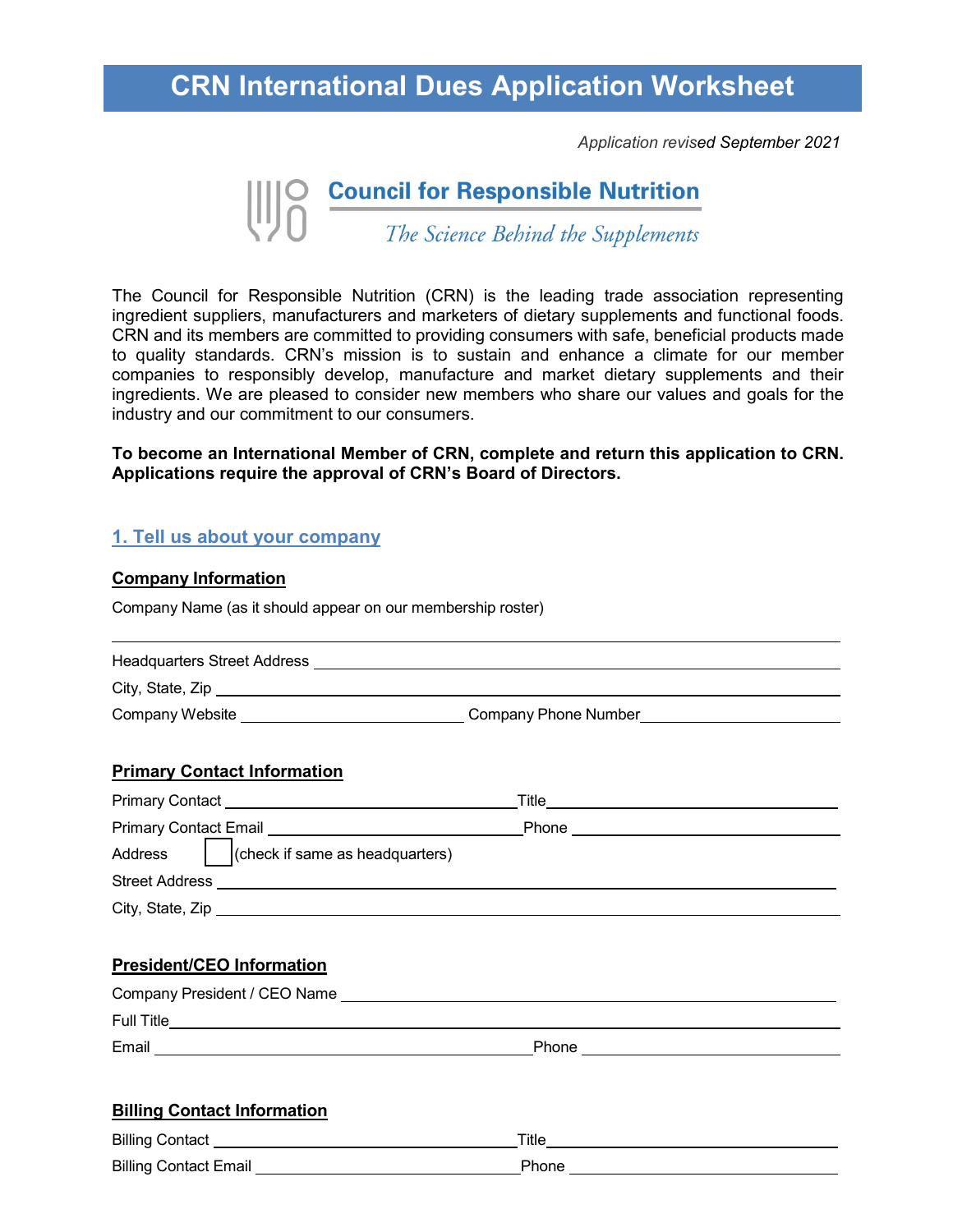# **CRN International Dues Application Worksheet**

**Please provide a brief paragraph that describes your company and its business (***or attach a separate page***):**

\_\_\_\_\_\_\_\_\_\_\_\_\_\_\_\_\_\_\_\_\_\_\_\_\_\_\_\_\_\_\_\_\_\_\_\_\_\_\_\_\_\_\_\_\_\_\_\_\_\_\_\_\_\_\_\_\_\_\_\_\_\_\_\_\_\_\_\_\_\_\_\_\_\_\_\_\_\_\_  $\overline{\phantom{a}}$  , and the contribution of the contribution of the contribution of the contribution of the contribution of the contribution of the contribution of the contribution of the contribution of the contribution of the \_\_\_\_\_\_\_\_\_\_\_\_\_\_\_\_\_\_\_\_\_\_\_\_\_\_\_\_\_\_\_\_\_\_\_\_\_\_\_\_\_\_\_\_\_\_\_\_\_\_\_\_\_\_\_\_\_\_\_\_\_\_\_\_\_\_\_\_\_\_\_\_\_\_\_\_\_\_\_ \_\_\_\_\_\_\_\_\_\_\_\_\_\_\_\_\_\_\_\_\_\_\_\_\_\_\_\_\_\_\_\_\_\_\_\_\_\_\_\_\_\_\_\_\_\_\_\_\_\_\_\_\_\_\_\_\_\_\_\_\_\_\_\_\_\_\_\_\_\_\_\_\_\_\_\_\_\_\_  $\overline{\phantom{a}}$  , and the contribution of the contribution of the contribution of the contribution of the contribution of the contribution of the contribution of the contribution of the contribution of the contribution of the \_\_\_\_\_\_\_\_\_\_\_\_\_\_\_\_\_\_\_\_\_\_\_\_\_\_\_\_\_\_\_\_\_\_\_\_\_\_\_\_\_\_\_\_\_\_\_\_\_\_\_\_\_\_\_\_\_\_\_\_\_\_\_\_\_\_\_\_\_\_\_\_\_\_\_\_\_\_\_

### **2. Determine your company's dues – INTERNATIONAL MEMBERS**

| <b>SIZE OF FIRM</b>                                                          | <b>CRN INTERNATIONAL MEMBER DUES</b> |  |
|------------------------------------------------------------------------------|--------------------------------------|--|
| Firms with no U.S. sales, but with global<br>sales of less than \$50 million | \$5,000                              |  |
| Firms with no U.S. sales, but with global<br>sales of \$50 million or more   | \$10,000                             |  |
| <b>TOTAL DUES, CRN will invoice.</b>                                         |                                      |  |

**Taxability of Trade Association Dues:** *CRN is a not for profit 501(c)(6) organization. Membership dues and contributions to CRN are not deductible as charitable contributions for federal income tax purposes, but may be partially deductible as a business expense. That portion of membership dues attributable to lobbying activity is not tax deductible.*